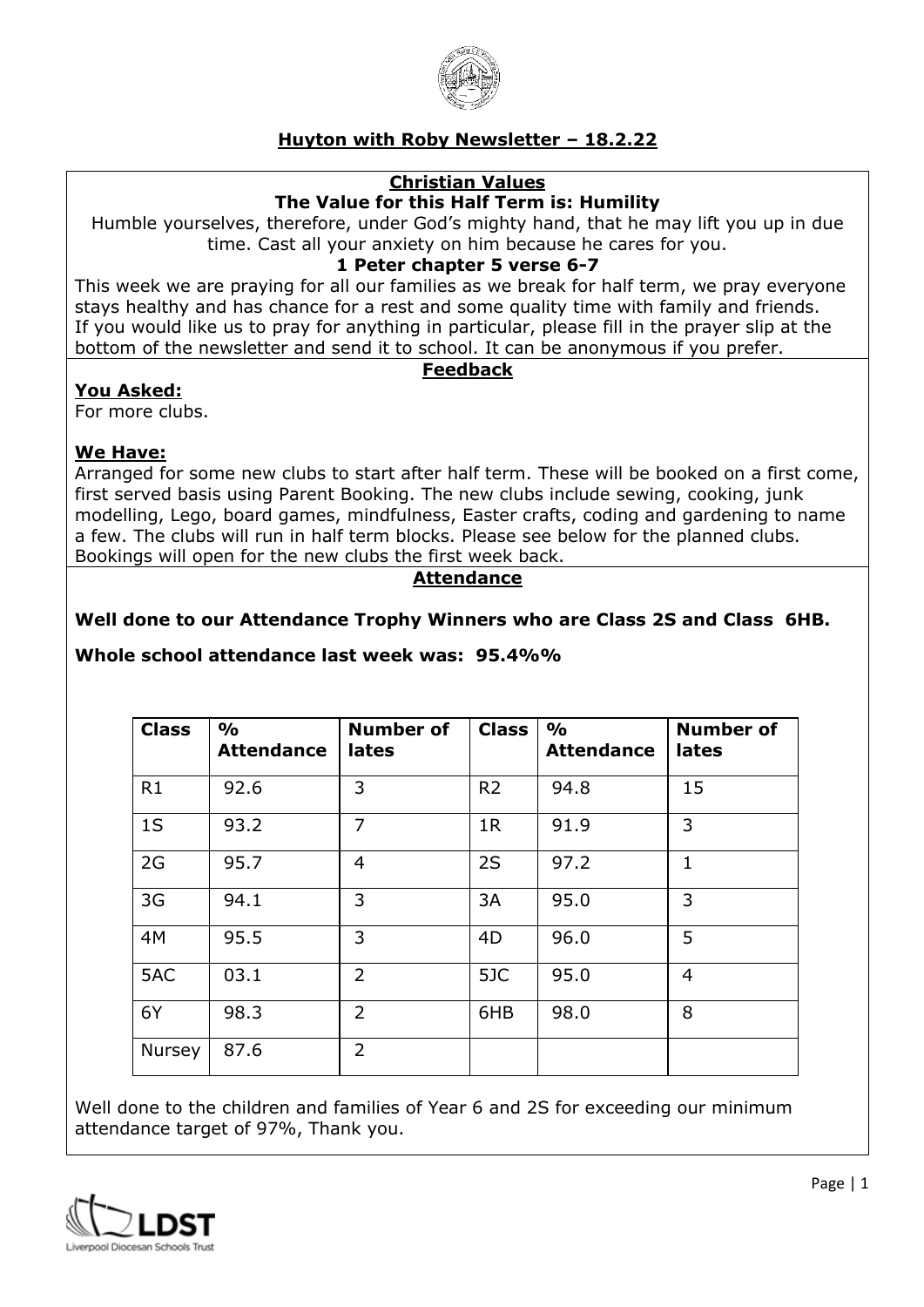The minimum we expect for attendance is **97%, with excellent punctuality.** Thank you to all those many, many families and children who hold attendance as a high priority. We know you support your child and want the best for them. **We know that children are sometimes ill and we know that Covid can have a big impact on a child's attendance and we understand this.**

What we also know is that holidays during term time, appointments made during school hours and unnecessary absences make a difference to the child's attendance and hence interrupts learning and friendships. These unnecessary absences are things such as:

- Waking up late but staying off school all day instead of coming late.
- Attending a medical appointment in the morning, but not coming back to school afterwards.
- Attending a medial appointment in the afternoon but not coming into school for the morning session.
- Feeling unwell in the morning, feeling better by lunchtime, but not coming to school.
- Taking a Friday off when going away or the weekend 'to miss the traffic'.
- A late night leading to tiredness and absence the whole of the next day.
- Not attending if they have not completed homework and know they are missing some play time to complete the work.



Well done to 1R the winners of the infant attendance race. They managed to get in the top 3 attendance so often this half term they completed their Mr Potato Head. Well done 2G and 2S who were so close. Now we start again! Who will be our next winners?  $\beta$ 

Our children with 'excellent attendance' received treats and certificates in assembly today as did our winning classes. Well done everyone, keep up the good work.



### **Picture News**

This week's question has been: What does a city of the future need? We have been extremely interested to learn about the plans in Indonesia to move its capital city, Jakarta, to the island of Borneo. We shared our ideas about what kinds of facilities we feel a city needs. Have a look at our website to see our Take Home sheet and continue the discussion at home.

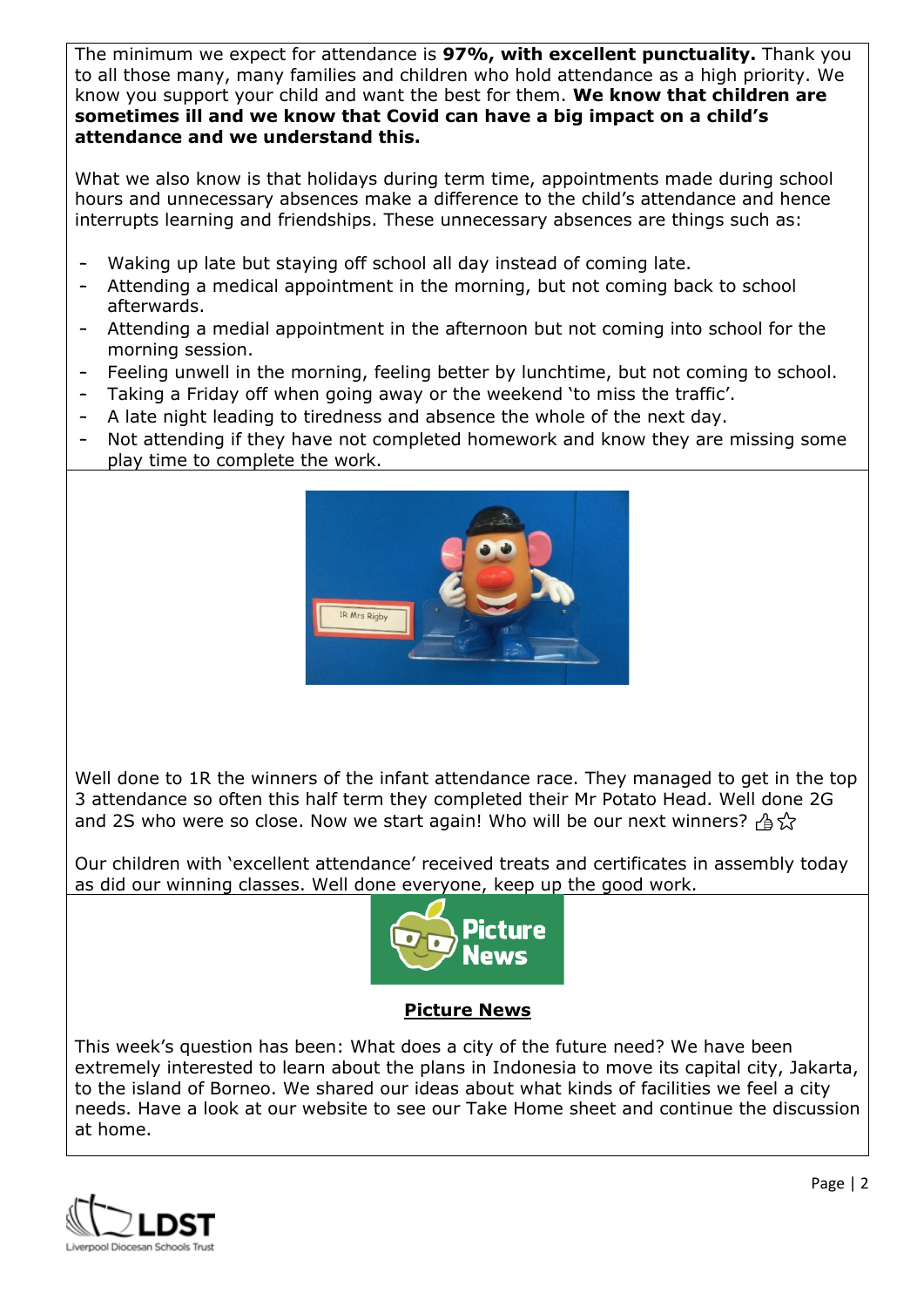# **Enrichment Clubs**

| <b>Club</b>          | Day / Time                                | <u>Year Group</u>                 | <b>Staff Contact</b>    |
|----------------------|-------------------------------------------|-----------------------------------|-------------------------|
|                      |                                           |                                   |                         |
| Wellbeing / Art Club | Monday until<br>4.00pm                    | 3,4,5,6                           | Miss Coppell            |
| <b>KS2 Choir</b>     | Thursday until<br>4.00pm                  | 3,4,5,6                           | Mrs Collins             |
| Guitar               | Friday afternoons.                        | 3,4,5,6                           | Mrs Collins             |
| Violin               | Wednesday 2.00-<br>3.00pm                 | 4&5                               | Mrs Collins             |
| Multi-Sports         | Thursday until<br>4.00pm                  | $\mathbf{1}$                      | Mrs Stephenson          |
| Multi-Sports         | Wednesday until<br>4.00pm                 | $\overline{2}$                    | Mrs Stephenson          |
| Multi-Sports         | Tuesday until<br>4.00pm                   | 5                                 | Mrs Stephenson          |
| Gymnastics           | Wednesday and<br>Thursday until<br>4.00pm | Wednesday - Y2<br>Thursday $-$ Y1 | Mrs Stephenson          |
| Sewing               | <b>TBC</b>                                | $\overline{4}$                    | Mrs Rigby               |
| <b>Activities</b>    | Wednesday until<br>4.00pm                 | $\overline{2}$                    | Mrs Bennett<br>Ms Hoyle |
| <b>Easter Crafts</b> | Wednesday until<br>4.00pm                 | $\mathbf{1}$                      | <b>Miss Mellor</b>      |
| Gardening            | Monday until<br>4.30pm                    | 3                                 | Mrs Wills               |

After Easter other clubs include: Spanish, Cooking, Woodwork and Coding – we will keep you updated.



Follow us on Twitter - **@HuytonRobyCE**

There have been some lovely tweets lately from school. Make sure you follow us so that you can see what we are tweeting. The Y2 clip from yesterday was lovely to see.

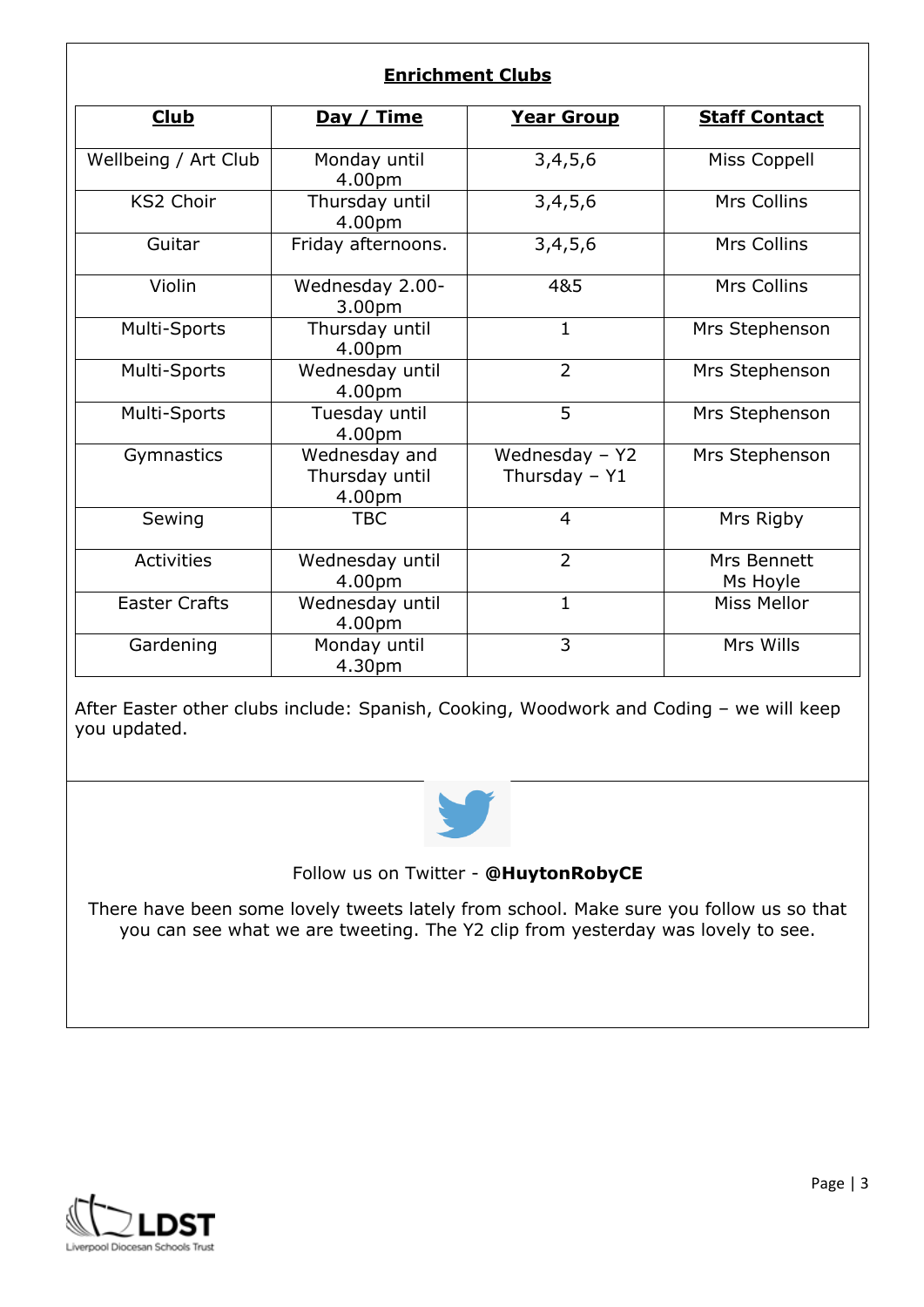

#### **Reading Champions**

Congratulations to our Reading Champions – enjoy your prizes. Our Champions are:

| Paulie - R1   | Albie $-$ 3A   |  |
|---------------|----------------|--|
| Anoushka - R2 | George $-3G$   |  |
| Lennon $-1S$  | Amber $-$ 4D   |  |
| Amelia $-1R$  | Nancy $-4M$    |  |
| $Zac - 2G$    | Vinnie - 5AC   |  |
| James $-2S$   | $Max - 5JC$    |  |
| Ava - Nursery | $Eva - 6Y$     |  |
|               | Scarlett - 6HB |  |



After the half term break we welcome M&M Productions back to school for a performance of 'The Hobbit' written by J.R.R Tolkien in 1937. The performance is for KS1 and KS2 and there is no cost to parents.

The Hobbit is the unforgettable story of Bilbo, a peace-loving hobbit, who embarks on a strange and magical adventure.

Bilbo Baggins enjoys a quiet and contented life, with no desire to travel far from the comforts of home; then one day the wizard Gandalf and a band of dwarves arrive unexpectedly and enlist his services – as a burglar – on a dangerous expedition to raid the treasure-hoard of Smaug the dragon. Bilbo's life is never to be the same again.

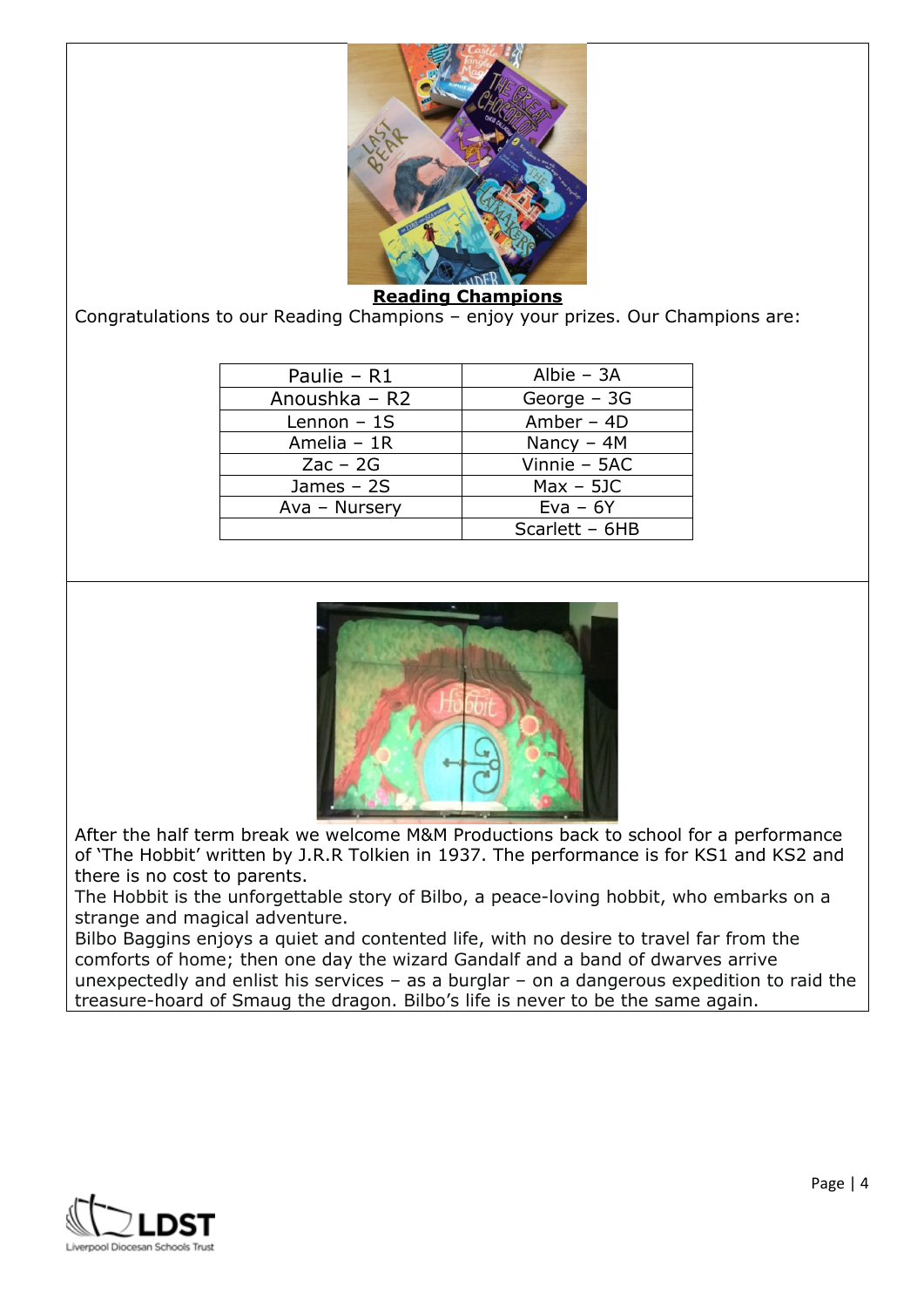

We have two positive Ethans in Y5 this week! Well done to both boys on being positive role models in our classes! The Well-being Warriors are always on the lookout!



# **World Book Day**

We are looking forward to celebrating World Book Day in school on Thursday 3rd March. During the day we will be sharing the story, 'Lucy's Blue Day' which is about a little girl whose hair changes colour to match her emotions. We will be using this as an opportunity to continue our work around children's mental health.

On the day, the children are welcome to come to school dressed in the traditional book character costumes or if they prefer, they can come dressed in a colour that represents happiness to them.

If you would like to find out more about the story or additional activities, you can do at home to support reading have a look at the links below:

[www.lucysblueday.com](http://www.lucysblueday.com/)

[www.worldbookday.com](http://www.worldbookday.com/) 

Don't forget to keep a look out for the free book token the children will bring home on the day.